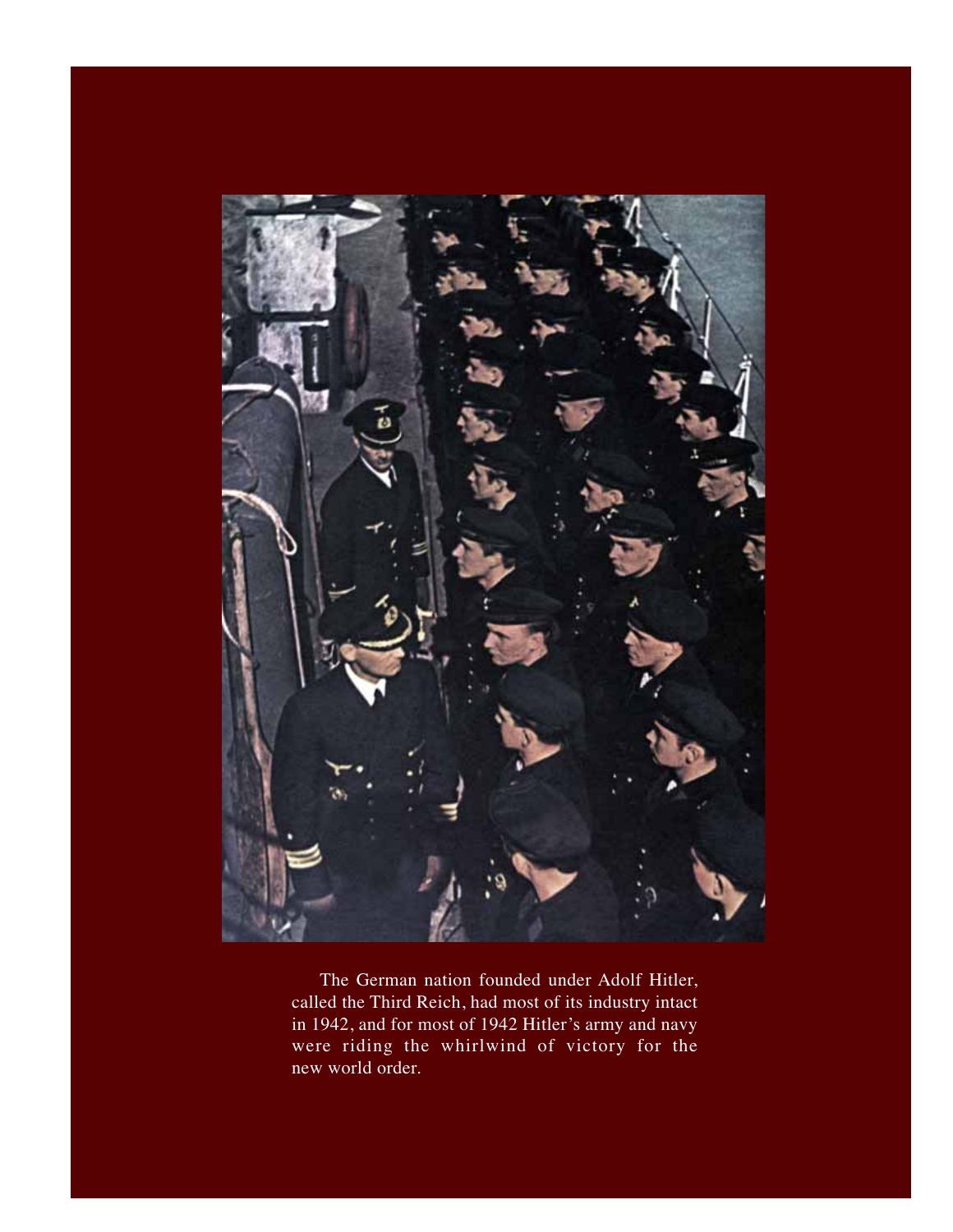## Across the oceans



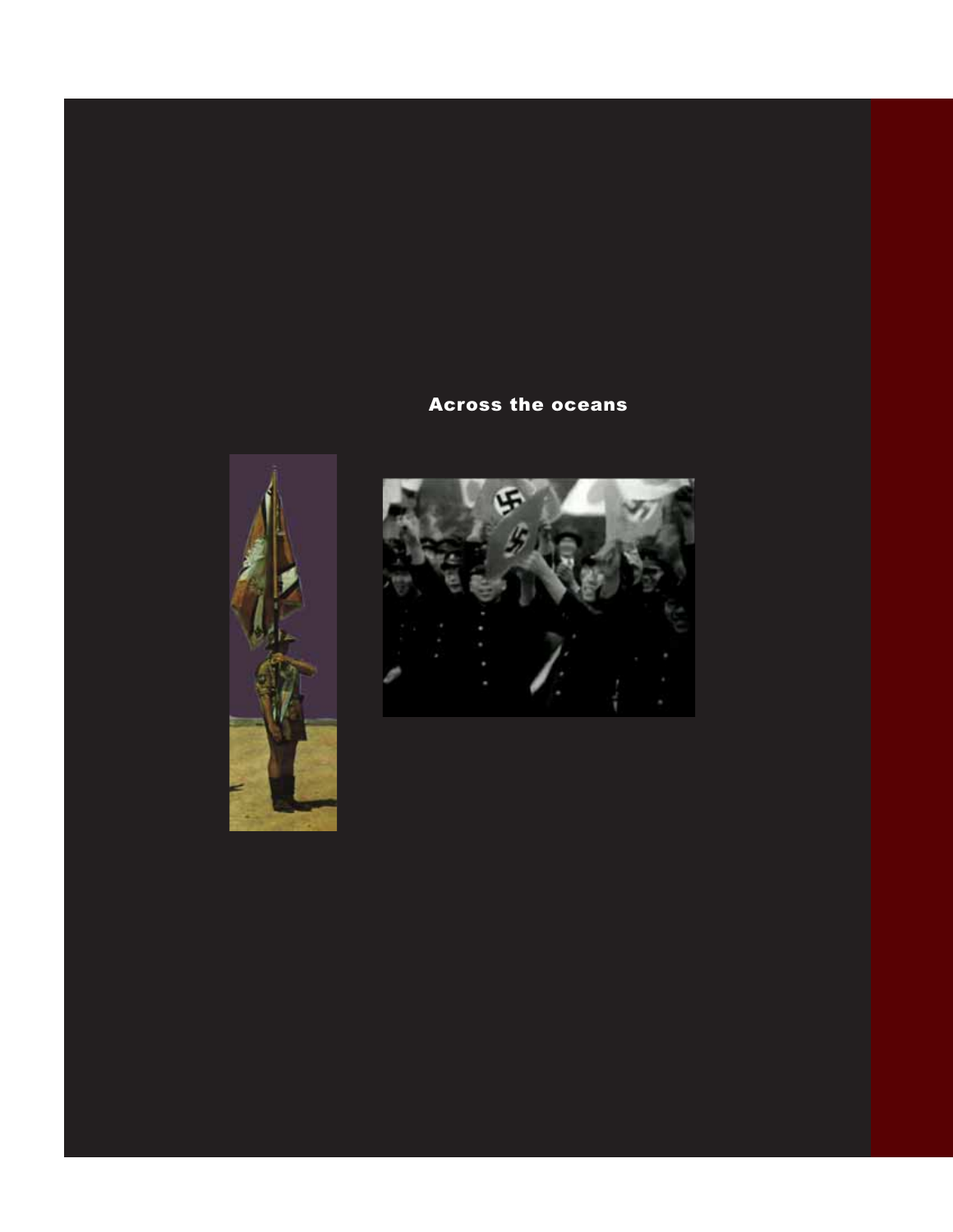

 One-world order? What began as a tantalizing bargain for governments and peoples, from the poorest to the wealthiest, blinded by democratic indecisions, ineptitude, turned into global enslavement. Is our future to be a form of dominion by one-world orders?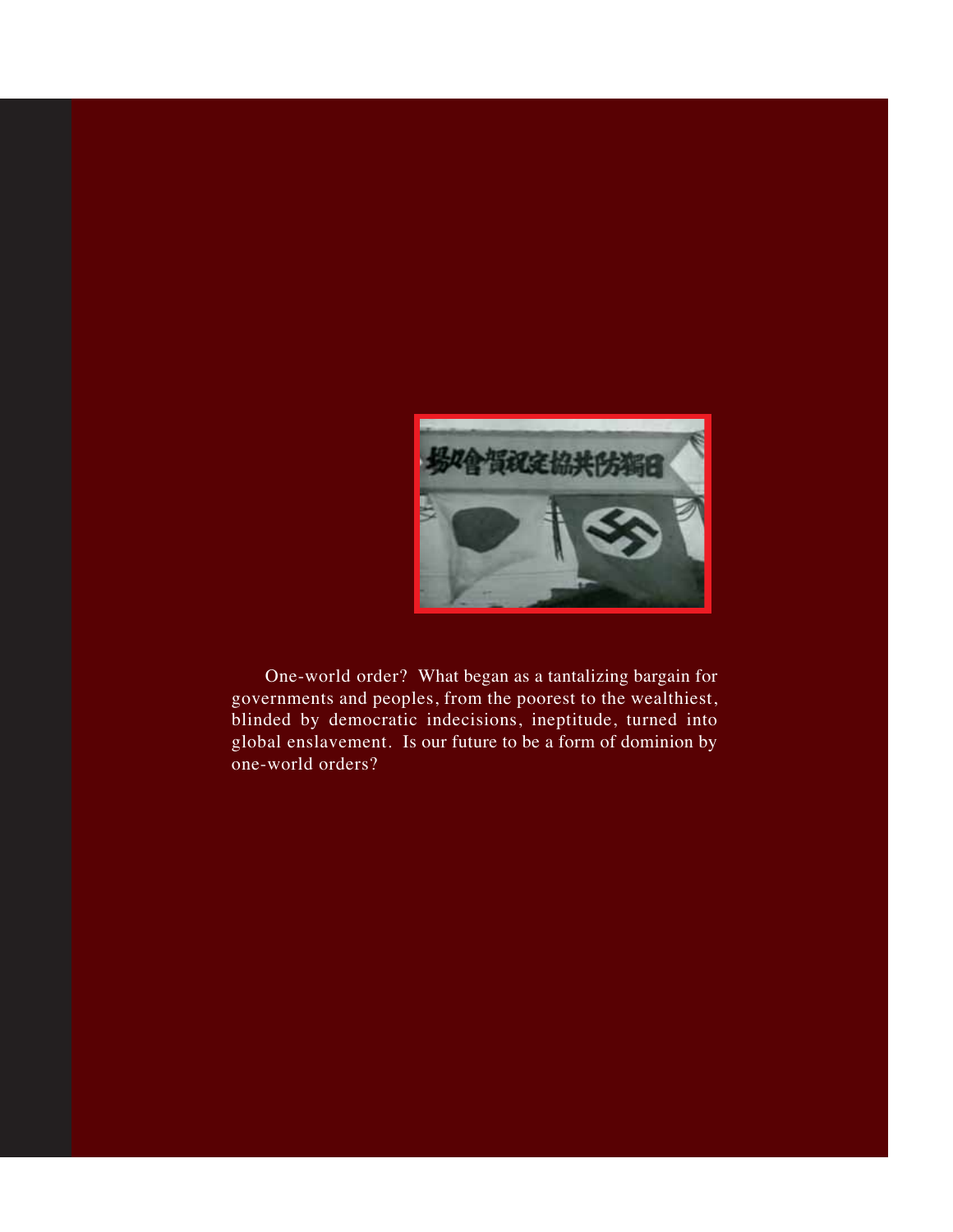

## Many things to see and do in Southern California

Can there still exist an America, land of the free,

that parts the dividing lines, and opens the curtains where justice can prevail?

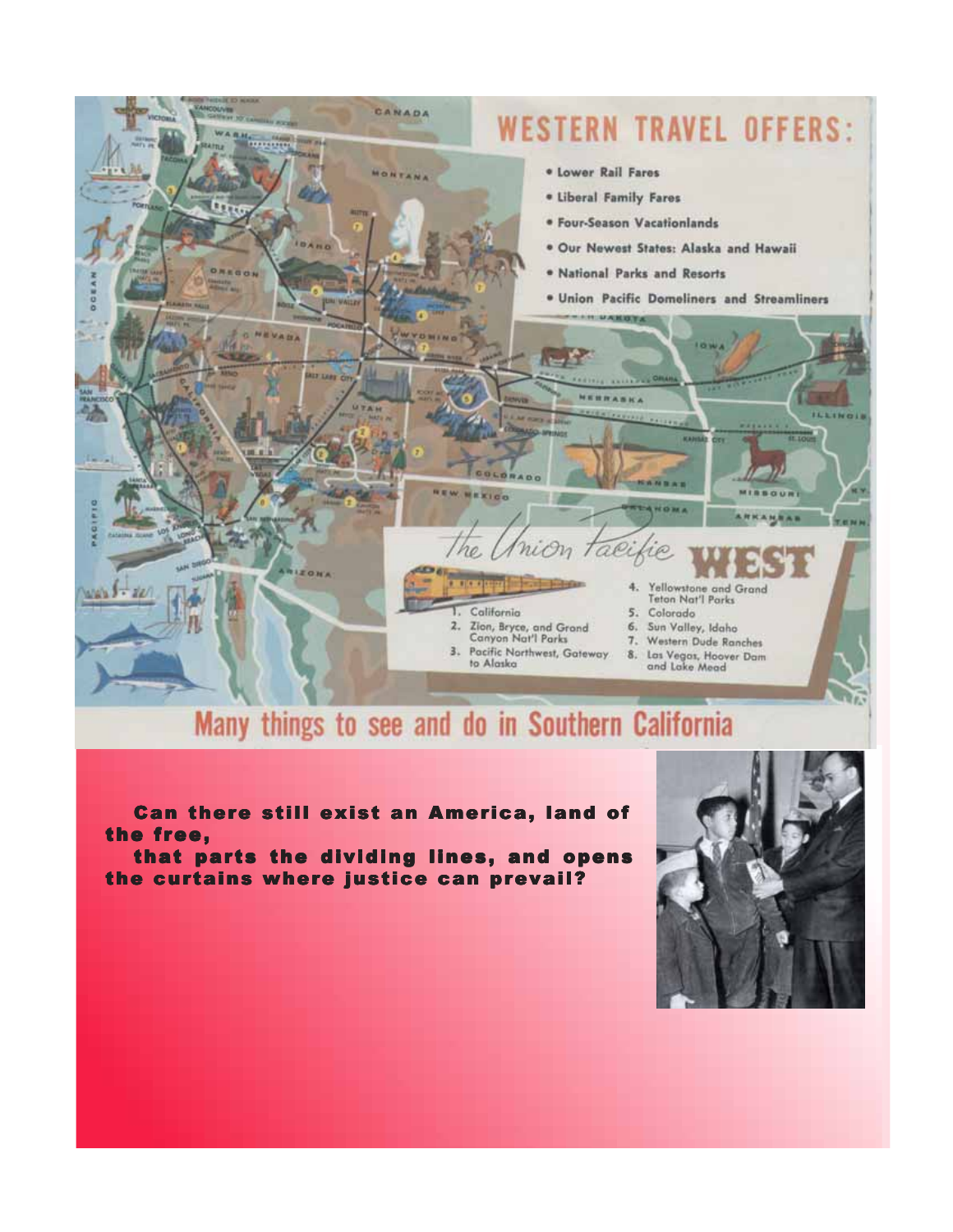







Can brains be brought to bear? to dream, and sway and dare...



and evil cross, beware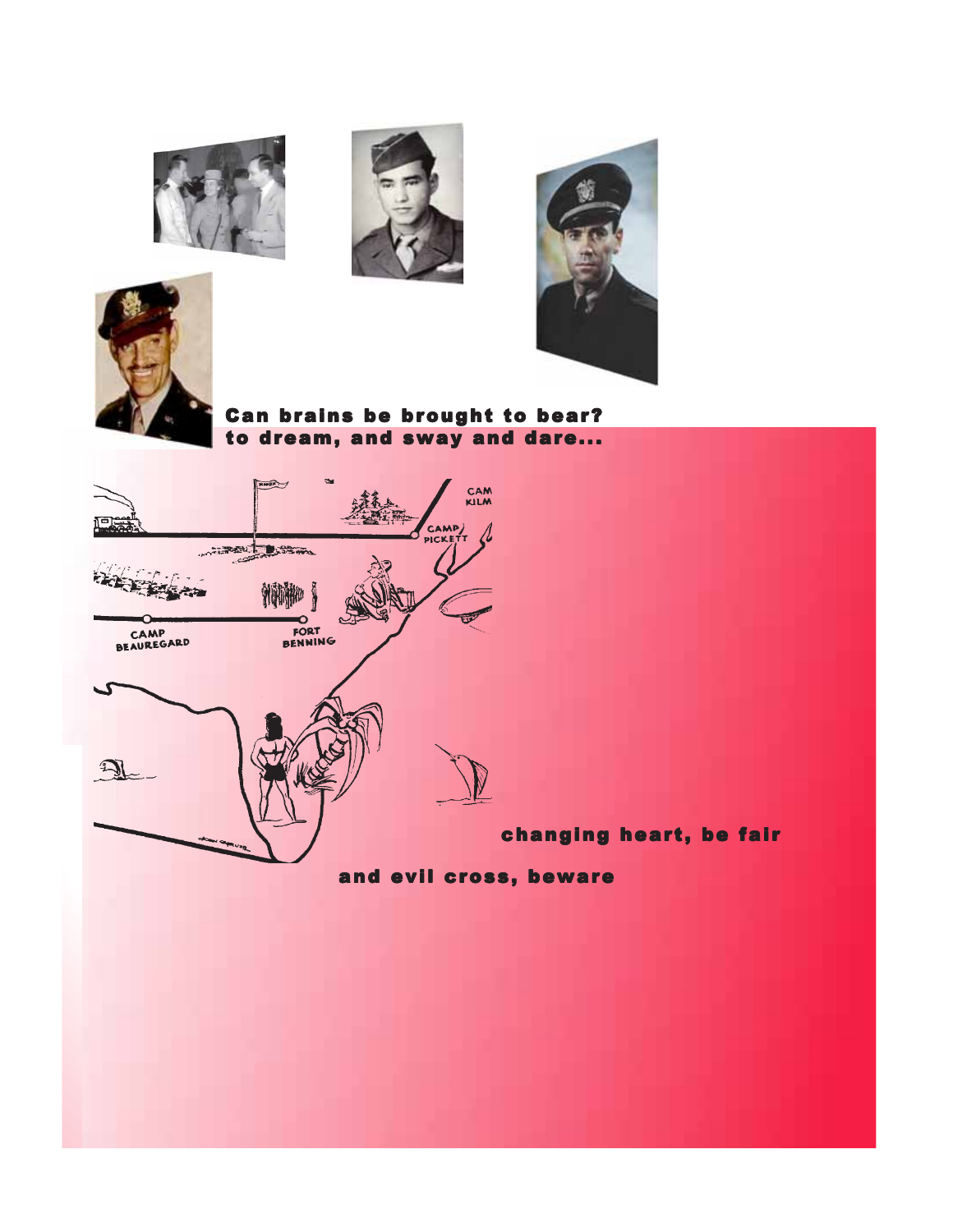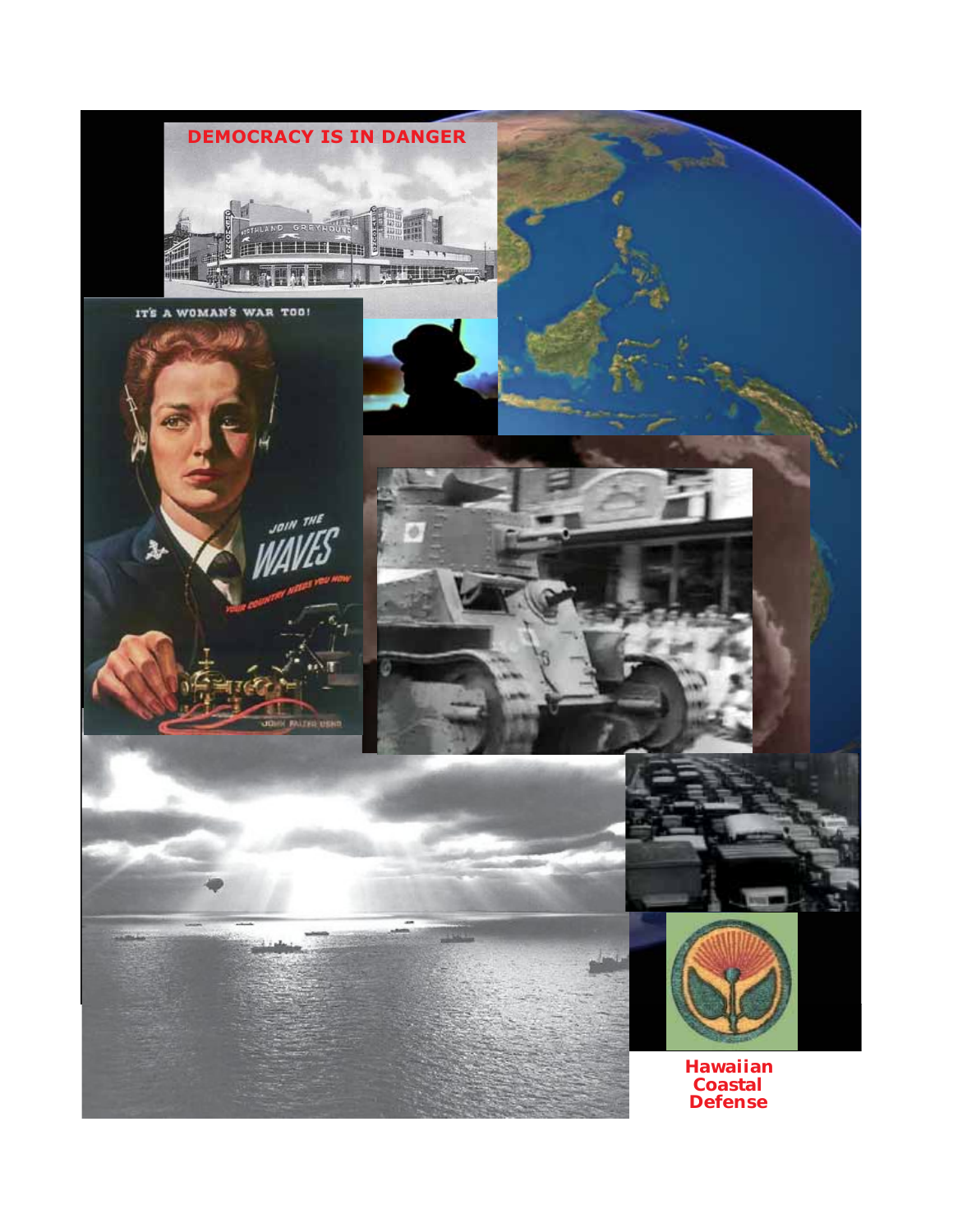

Immediately after the attack of Pearl Harbor, a little less than twenty Imperial Japanese submarines fanned around Hawaiian island waters. Their strategic job was to search for enemy United States carriers, which were being hunted as top prizes.

None were located, but on the tenth of December in a reverse play, U.S. carrier pilots of the *Enterprise* spotted one of the submarines. Before nightfall it was reported to have sunk a submarine lurking nearby. It was true, the I-70 was sunk, and so this became the first Japanese Navy war vessel sunk by the United States.

At 5:45 a.m., December 10, 600 American and native troops on Guam–a small island and a Pan Am airways stopover–after receiving orders, surrendered. One single American, George Tweed, with the help of brave Guam natives, escaped and survived until U.S. forces came back. His story is unique; he even saved American ships in 1944. In <sup>a</sup> distant submarine base at Cavite, Manila, the base itself was hit, and the first U.S. submariners to be killed in the war (5) lay dead. By nightfall, the entire base was a burning shambles, with more than 500 American and Philippine dead.

On December 11, the freighter S.S. *Lahaina* ventured too close to a Japanese sub on patrol and was sunk. Not far from Honolulu, on the 17th, the S.S. *Manini* sank. Next day, the large S.S. *Prusa* went down. Radioman

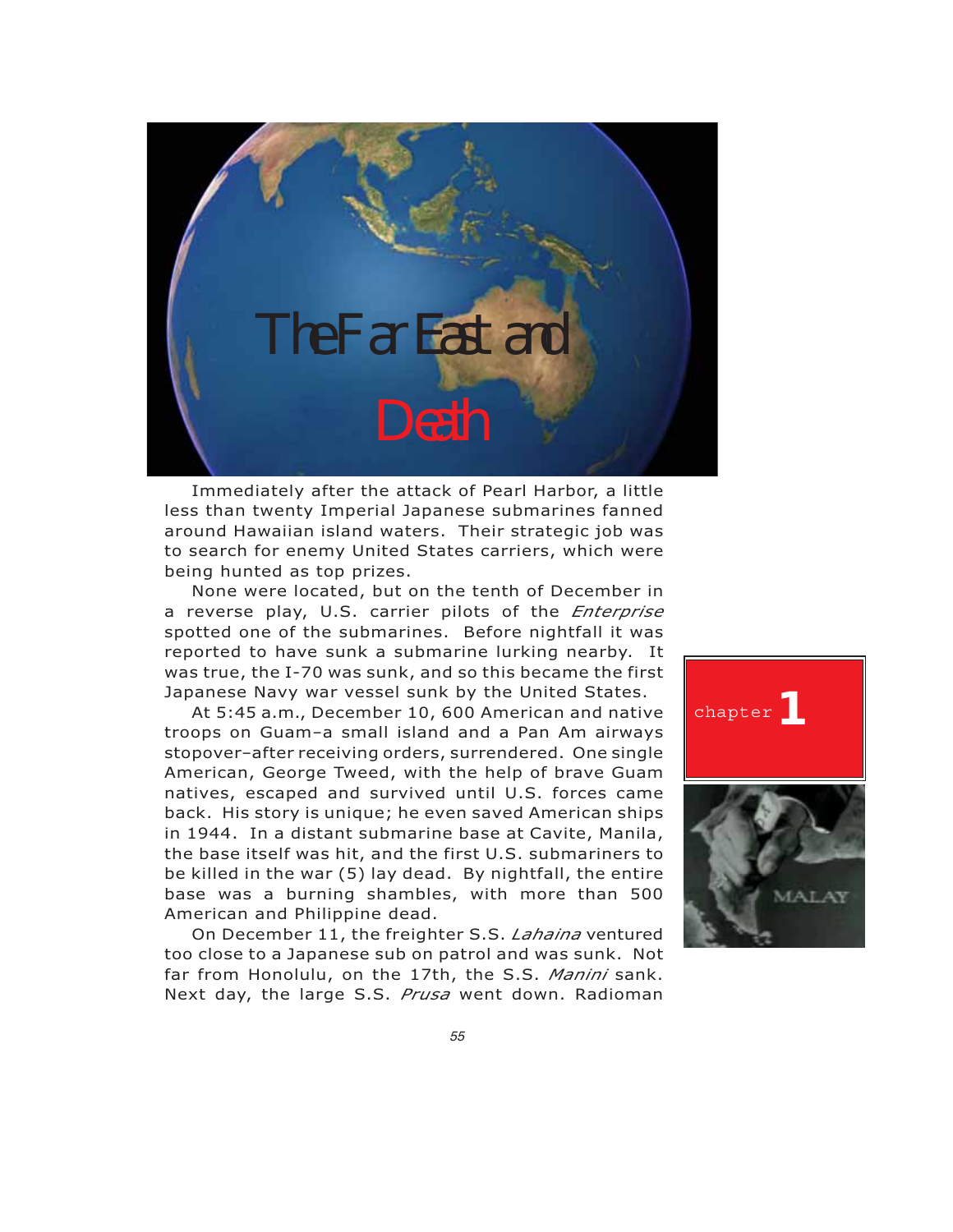Lawrence Gianella sent an SOS before going down with the ship. Close to home, the petroleum tanker S.S. *Emidio* left Seattle, bound for San Pedro, California. But, secluded at sea, it was fired upon and struck by shells; its fortunate crew was ordered to man the lifeboats. Before December ended, the S.S. *Montebello*

would be sunk and the *Dorothy Philips*, *Agwiworld*,*<sup>H</sup> M Storey*, *Larry Doheny*, *Absaroka* and *Connecticut* were attacked. The *Royal T Frank* was sunk on January 28, 1942. None of the dismal incidents mentioned above were told to the press or were openly publicized.

People in the United States, accustomed to news, received sparse news from the battlefield. They were generally in the know that Hong Kong, Wake Island, and somewhere all over the Asian mainland, the Japanese Army was furiously sweeping aside all the Allies.

Horrors of war came to the people only slowly. Its main reason was due to war-censorship. In the early stages, most pictures of troops showed troops in clean uniforms, the soldiers immaculate, but it began changing. More and more newsreels (in black & white film) began creeping into America's theatres. (There was no television, but its forerunner, the newsreel, brought moving pictures, and people saw what was shot over there.) More and more people began to be touched by the war directly, as families began receiving telegrams: "We regret to inform you...".

For millions of people halfway across the globe it was very real indeed.

Within fourteen hours after Pearl Harbor, the war sirens in Manila sounded, and after that until surrender, the long ominous air-raid call never failed to blow.

Deeeeeeeee [then followed by] oooooooh......yie-

A week after the attack on Pearl Harbor, a small expedition of U.S. Army troops was sent to investigate and capture a Japanese pilot who had supposedly crashed on a tiny Hawaiian island named Niihau, inhabited by about 200 people. Accompanying them was a burly Hawaiian named Howard Kaleohano. The real horrors of war was repasted in the newspaper, *Honolulu Star Bulletin*, Dec. 16, 1941 edition. It involved 2 American citizens born in Hawaii, Yoshio and Irene Harada; the capture of a Japanese pilot, S. Nishikaichi; the aid given by Yoshio and his wife, Irene, the altercation between the captured Imperial pilot, and how he shot another Hawaiian, Ben Kanahele, three times before being subdued and killed.

The whole story was initially told on radio station KTOH (Kauai), but then was forgotten in history. Howard Kaleohano received the Purple Heart and Medal of Merit, and Ben Kanahele received the Medal of freedom.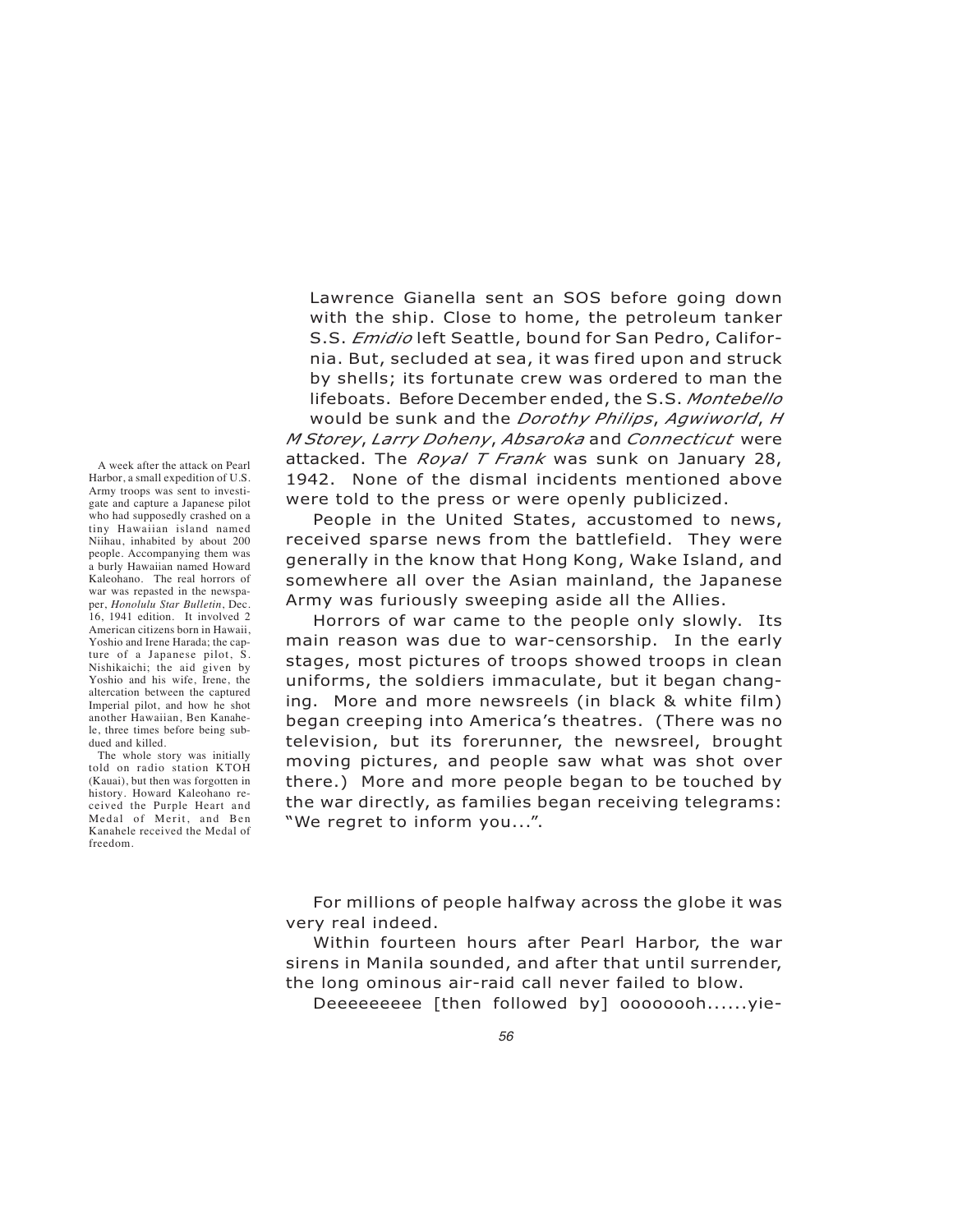